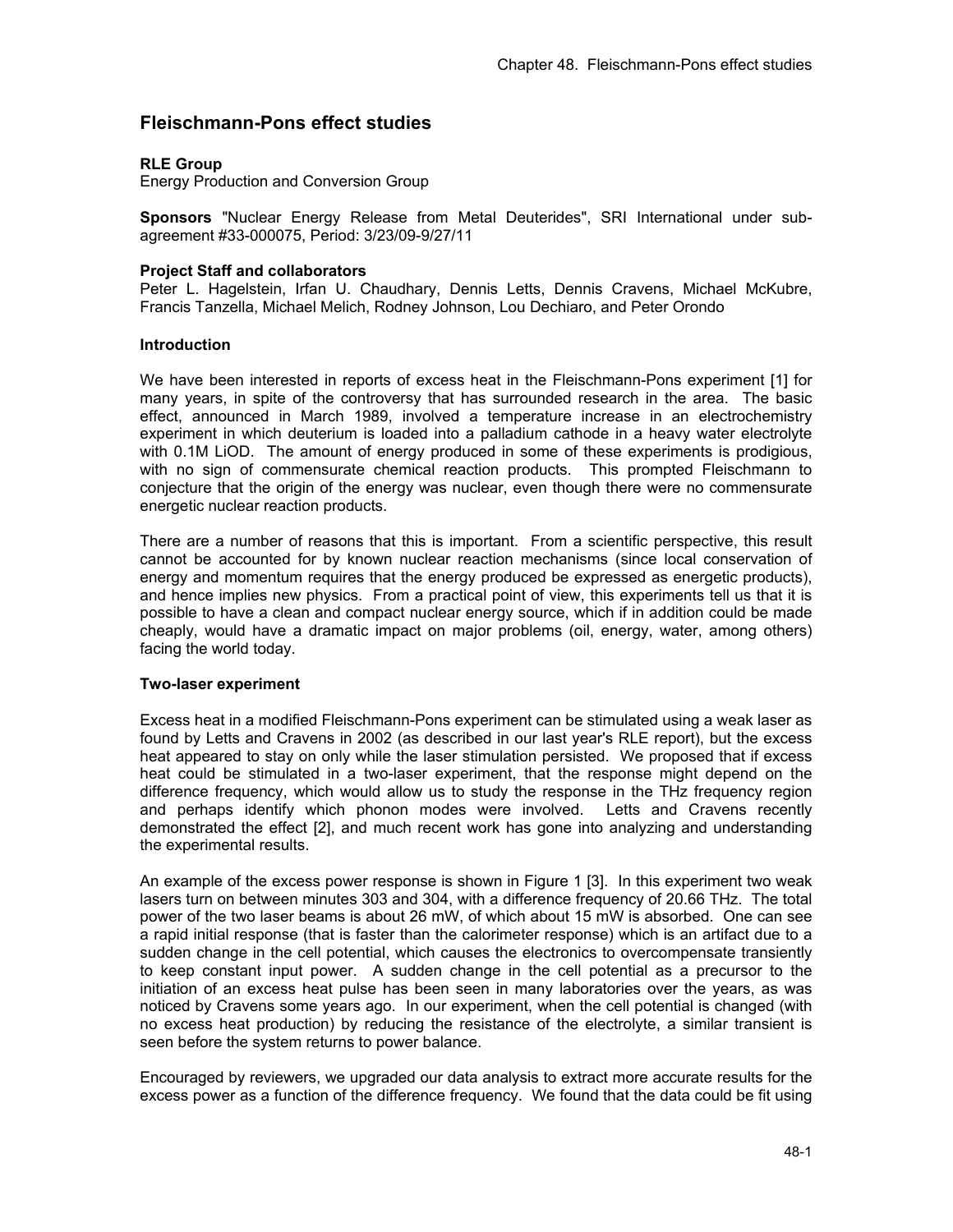simple relaxation models, an example of which is presented in the blue line of Figure 1. The calorimeter relaxation time was found to be about 30 minutes, and the thermal response produced by the lasers in many experiments was slower.



**Figure 1.** Excess power (mW) as a function of relative time (min) for parts of data set 662N2 and 662O2 (circles), along with a best fit relaxation model (curve). Two lasers were turned on between time 303 and 304, as indicated by the vertical line. The difference frequency is 20.66 THz.

The revised excess power spectrum [3] is shown in Figure 2. We assembled results for the relaxation times of the thermal response (not including the calorimeter relaxation time, which was modeled and accounted for separately) [4], which is shown in Figure 3. We see that the longest relaxation time is found near the resonance at 15 THz. Very little delay is seen in the response near 8 THz. Why there should be a sluggish response in the build-up of excess power is not understood at present.





**Figure 2:** Thermal response for different two-laser experiments as a function of difference frequency.

**Figure 3:** Relaxation time of excess power as a function of difference frequency.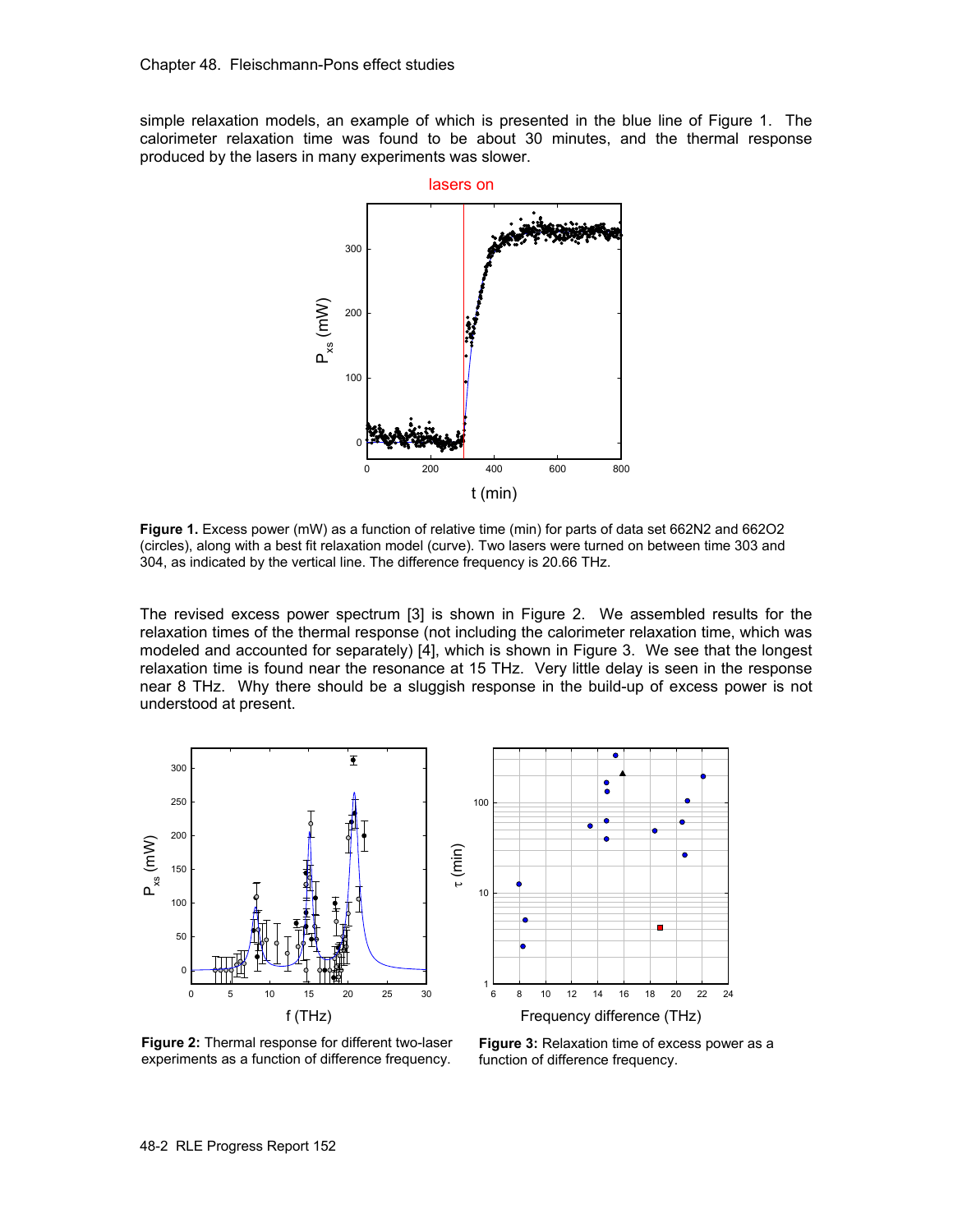The excess power tends to persist in the two-laser experiment, which indirectly supports the conjecture that energy from the new nuclear process is channeled into optical phonon modes prior to thermalization, and that the excited optical phonon modes in this experiment stimulates the new nuclear process.

## **Constraints on energetic particles in the Fleischmann-Pons experiment**

Last year a series of meetings were held at the Naval Postgraduate School on the subject of theory in connection with the Fleischmann-Pons experiment. Reviews of experimental work on the Fleischmann-Pons experiment were held for outside reviewers, which included theoretical and experimental physicists, chemists, and materials scientists. A number of theoretical approaches were put forth, which stimulated much enthusiastic discussion over quite a few hours. In the end, we ran into what seemed to be a conceptual road block for the outside physicists. The associated arguments and discussions motivated various research efforts, and are worth recounting here.

Evidence for excess heat was presented, discussed, and ultimately accepted in these meetings. Problems began as soon as the discussion turned to the issue of mechanism and theoretical explanation, specifically when the issue of whether the effect was chemical or nuclear was considered. On the one hand, the outside physicists were predisposed to view the problem as chemical in the absence of energetic nuclear radiation commensurate with the energy produced. The lack of chemical products commensurate with the energy as an experimental fact, as well as the prodigious amount of energy (thousands of electron volts per atom of cathode) argued against chemical explanations. The presence of <sup>4</sup>He in amounts consistent with 24 MeV per atom as a preliminary experimental result was tentatively accepted, and provided experimental input around which to begin theoretical speculations.

That is when things hit a conceptual road block. The issue is that local conservation of energy and momentum requires that energy produced in a nuclear reaction comes out as (primarily) kinetic energy of the reaction products; hence if nuclear energy is being made, the energetic particles must be there. The physicists that participated pretty much rejected all new approaches in favor of conventional approaches in which energetic particles are "hidden". The most likely theoretical resolution according to their arguments was that an aneutronic reaction was involved, and that the energetic reaction products slowed down inside the cathode producing nothing observable. The favorite example of such a mechanism discussed was one in which two deuterons somehow tunneled together near the Pd with subsequent recoil between the Pd and resulting alpha. It was argued that a 24 MeV alpha particle slowing down inside the cathode would result in no detectable radiation.

All of this seemed rather discouraging, since from our perspective the most significant feature of the experiment is the production of nuclear energy without commensurate energetic particles. We argued that a 24 MeV alpha source at the watt level in PdD would produce all kinds of radiation, and that if it was present, it would already have been detected. These arguments were rejected with prejudice.

This motivated us to quantify our argument and document it in the literature. We computed expected yields for a variety of reactions which would produce neutrons, gammas, and x-rays. We also reviewed the cold fusion literature looking for experimental results in which excess heat was observed, and penetrating radiation was simultaneously monitored. From a comparison of the experimental observations with the calculated yields, we hoped to be able to interpret the experimental results in terms of the energy of candidate reaction products in the Fleischmann-Pons experiment.

In the end, the most sensitive diagnostic for energetic alpha particles in PdD is from secondary reactions in which an energetic alpha particle collides with a deuteron (giving it a significant fraction of the alpha energy), and then the deuteron collides with another deuteron resulting in a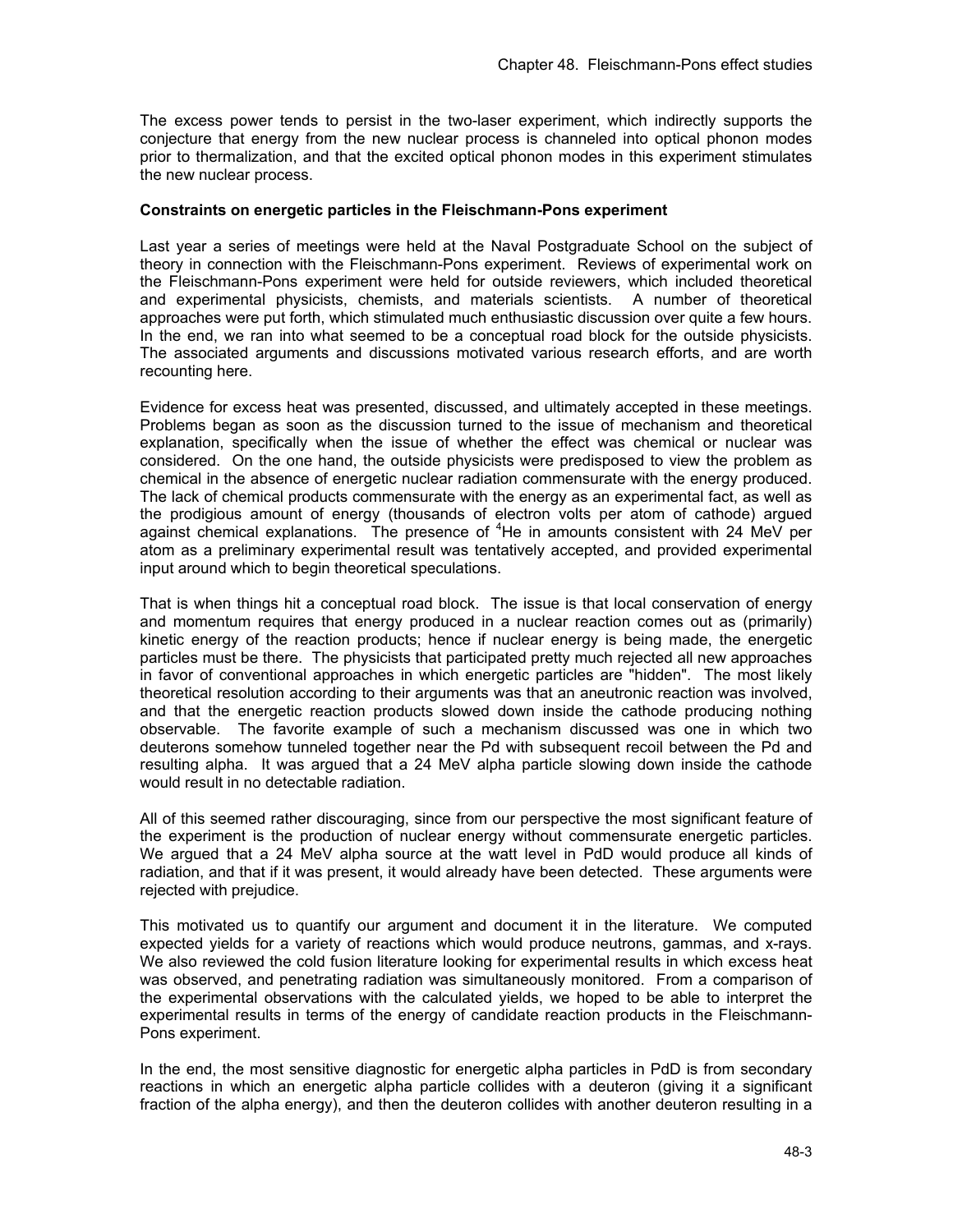conventional deuteron-deuteron fusion reaction. We found that the secondary neutron emission from this process should be detectable at very low alpha particle energy [5], as shown in Figure 4.



**Figure 4.** Neutron yield per unit alpha energy as a function of alpha energy. The three lines are predictions assume a screening energy of 0, 400 eV, and 800 eV (low energy deuteron beam experiments are consistent with screening energies between 400 eV and 800 eV). Solid circles are for upper limits or observed neutron emission during excess heat measurements.

In the experiments, neutron emission and excess power are largely not observed to be correlated. In the lowest noise experiments, no neutrons are observed, so the circles in Figure 4 are primarily estimated upper limits (which are near 0.01 neutron/Joule). Such low levels of neutron emission in these experiments indicate that the <sup>4</sup>He which is observed must be born conservatively with less than 20 keV of energy. Since the current experimental result for energy per <sup>4</sup>He is currently near 24 MeV, the new physical process that is responsible partitions less than 0.1% of the reaction energy to alpha kinetic energy.

This result rules out the "hidden" reaction product approach. It also rules out all conventional binary reaction mechanisms involving an alpha particle in the exit channel. The majority of reaction mechanisms that have been put forth over the past 21 years to account for the Fleischmann-Pons experiment can be argued to be inconsistent with experiment according to these limits. Supporting calculations and additional results are described in [6-9].

#### **Molecular D<sub>2</sub> in PdD**

Following the announcement of cold fusion in 1989, researchers in condensed matter took an interest in the problem of the formation of  $D_2$  in PdD. There was quickly basic agreement that the electron density in bulk PdD was too high for the  $D<sub>2</sub>$  molecule to form. Calculations of  $D<sub>2</sub>$  in jellium showed that the molecule falls apart by about 0.06 e/Angstrom<sup>3</sup>, which is less than the lowest electron density due to the Pd atoms alone (which is near 0.09 e/Angstrom<sup>3</sup> at the O-site). We used simple superposition based on relativistic Hartree-Fock *4d* orbitals and Clementi *5s* orbitals to develop the electron density plot of Figure 5 (which gives a surprisingly good account when compared to density functional calculations). This motivated us to investigate the situation in the vicinity of a Pd monovacancy in PdD. Since the Pd is providing so much of the electron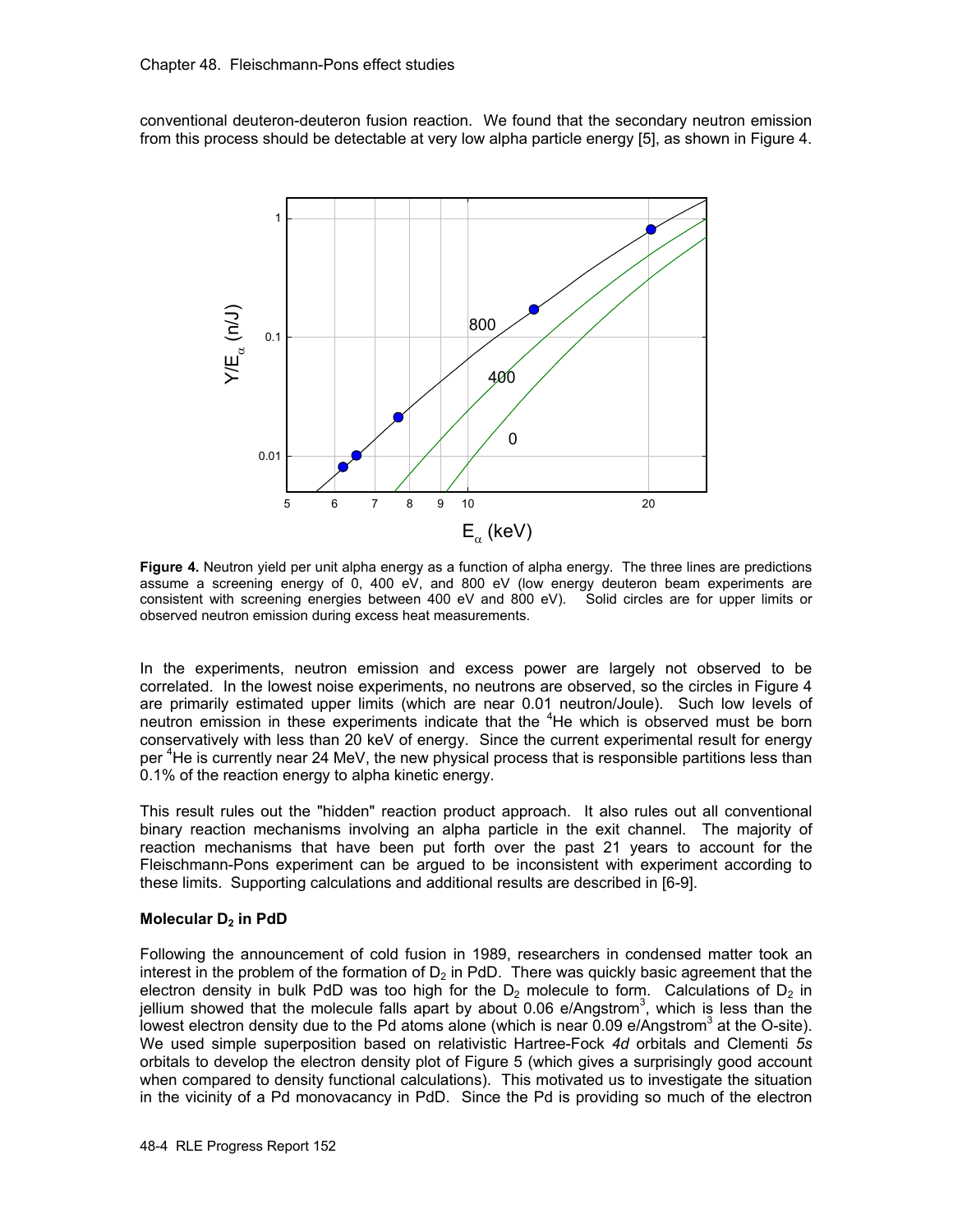density, we should be able to reduce the electron density by removing Pd atoms. This is shown using a superposition model in Figure 6.



**Figure 5.** Electron density due to Pd in the vicinity of an octahedral site in the [111] direction based on a simple electron superposition model. The octahedral site is marked with an O, and the tetrahedral site is marked with a T.



**Figure 6.** Electron density due to Pd in the vicinity of a Pd vacancy. The nearest octahedral site is in the [100] direction from the vacancy (red), and is marked with an O. The electron density in the other directions are indicated: [110] in green, and [111] in blue.

The Pd electron density at the site of  $H_2$  in molecular PdH<sub>2</sub> (the sigma-bonded singlet ground state) is about 0.03 e/Angstrom<sup>3</sup>. We see from Figure 5 that the electron density near a monovacancy is sufficiently low to support molecular  $D_2$  formation, and that we might look for D2 in the vicinity of 1 Angstrom in the [100] direction away from the vacancy site [10]. These results have recently been supported by extensive DFT calculations of Dechiaro, to be reported on in the future.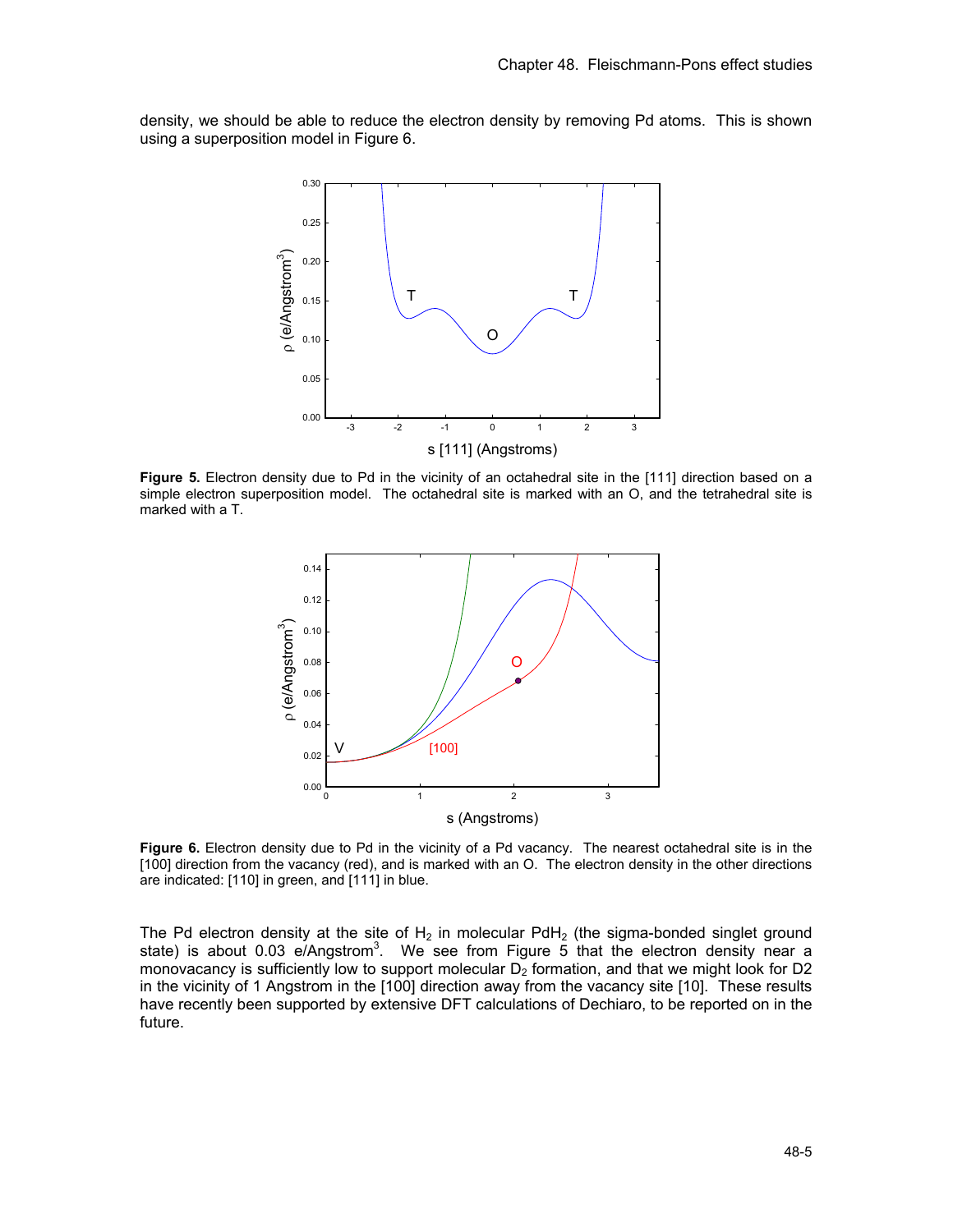#### **Connection with Fleischmann-Pons and Szpak experiments**

From our perspective, the key to the Fleischmann-Pons experiment in practical terms is the development of large numbers of vacancies which can host molecular  $D<sub>2</sub>$  formation. Since the electron density in bulk PdD is too high, we view most of the cathode as being inert with respect to the new process that produces excess heat and makes <sup>4</sup>He.

In the Fleischmann-Pons experiment, we conjecture that some of the Pd is dissolved from the outer cathode surface (a process which is aided by interstitial lithium which codeposits with large amounts of LiOD in the electrolyte), and subsequently codeposits. This is very much an inadvertent process in the Fleischmann-Pons experiment, in that it has historically been uncontrolled, and very little Pd is codeposited (probably on the order of 100-300 nm). This conjecture is consistent with the observation of most of the  $4$ He in the gas phase, since had it formed deeper into the cathode the diffusion rate is too slow for it to make it to the surface.

However, we would expect enormous differences in the number of vacancies developed in the codeposited layer depending on the D/Pd loading when the codeposition occurs. This is easy to understand from the associated energetics. A vacancy in pure Pd takes a bit more than 1 eV to form. As a result, pure Pd tends to have relatively few vacancies (few relative to what we are looking for, that is). If you use electron bombardment to make more, then they anneal over the course of several hours to a level near 0.1%. If hydrogen or deuterium is added, then the effective energy of the vacancy is changed (since the binding energy of the hydrogen interstitial is different near the vacancy), with the result that it is easier to make a vacancy as the loading increases. Near room temperature, vacancies become preferred thermodynamically near a D/Pd loading of 0.95.

What this means is that if the dissolved Pd is codeposited when the loading is very high (at or above D/Pd=0.95), then we would expect the codeposited layer to have superabundant Pd vacancies. Although the vacancies are also preferred in the bulk region, the rate of atomic diffusion near room temperature is very slow so that we would not expect to see many new vacancies form elsewhere in the cathode.

In experiments at SRI during the 1990s, a correlation was noticed between the peak loading that a cathode developed during the several week loading period prior to excess heat observations, and whether the cathodes showed excess heat or not. The result from this study was that cathodes which did not achieve a D/Pd loading of 0.95 showed no excess heat effect, while cathodes that loaded higher than 0.95 did show excess heat. These experimental results are consistent with our arguments above concerning vacancy formation, but as yet we have no direct evidence in terms of quantitative measurements of vacancy concentrations in the codeposited region from Fleischmann-Pons experiments.

Things are different in the Szpak experiment, where the Pd is codeposited at the outset of the experiment onto a copper substrate. Excess heat was reported by Szpak and coworkers immediately following codeposition, in contrast to the Fleischmann-Pons experiment where one had to wait 2-4 weeks before excess heat burst would occur. This also seems to be consistent with our vacancy formation picture, as long as the codeposition is done under conditions of very high D/Pd loading. From this perspective, the Fleischmann-Pons experiment is not a good experiment, because the critical Pd codeposition occurs in an uncontrolled manner; and the Szpak experiment is superior because the Pd codeposition is taken as a key component of the experiment. Based on this, one might expect the Szpak experiment to give better results for excess heat than the Fleischmann-Pons experiment. Yet, from a perusal of the relevant literature, one finds few positive results for excess heat from the Szpak experiment, which has been for us discouraging.

During the past two years, there was a DTRA supported effort which had as a goal the development of a "lab rat" experiment which could be done quickly and easily, and which would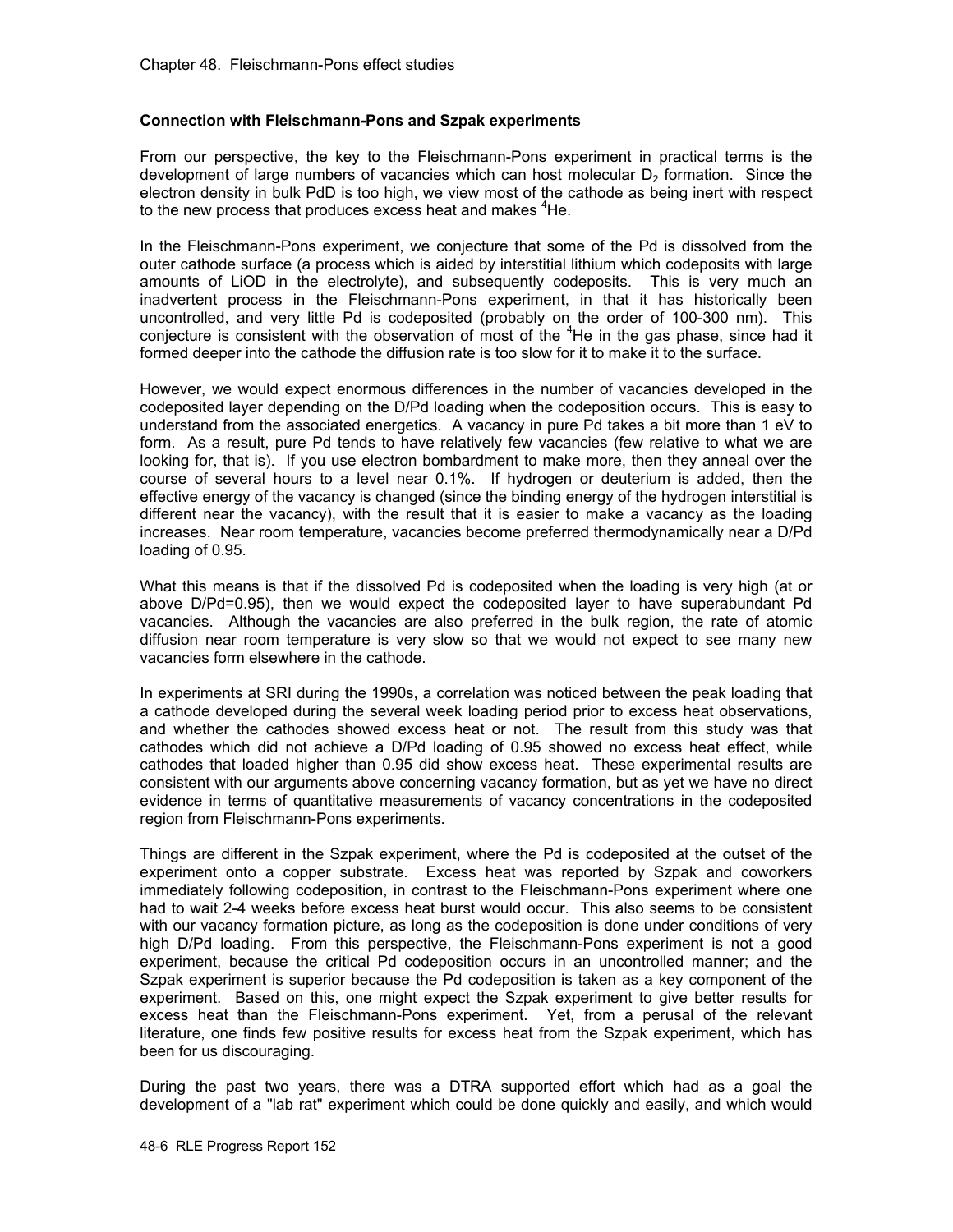give positive results a large fraction of the time. Part of this effort focused on the Szpak experiment, motivated in part by the shorter cycle time of the experiment (days rather than several weeks), and motivated by a hope of avoiding the serious materials problem of obtaining good cathode samples (which has haunted the Fleischmann-Pons experiment since the early days). Once again, initial attempts to replicate the Szpak experiment seemed to be plagued by a lack of positive results. This was not understood, given the good reproducibility reported initially by Szpak and coworkers. In the experiments of Letts, the initial results were uniformly negative.

This motivated attempts at varying the protocol. In recent years, published versions of the Szpak protocol involved codeposition at low current density (a few mA/cm<sup>2</sup>), motivated by adherence issues (the Pd flakes off if codeposited at higher current density). Letts reasoned that the low current density would result in fewer vacancies, so he tried experimenting at high current density (hundreds of  $mA/cm<sup>2</sup>$ ); the codeposited Pd flaked off. Letts then cut back on the concentration of  $PdCl<sub>2</sub>$  in the electrolyte, and ran again at high current density. In this case, the Pd stuck, and excess heat was seen immediately in all of the experiments run using this modified protocol [11].

We went back to the older literature to see what current density was used by Szpak in the early experiments, thinking that perhaps it might be higher (the recent Szpak experiment protocols are for low-level energetic particle emission experiments, and not for excess heat experiments). We found that the current density was not reported in the publications. Pam Boss responded quickly to our request to go back to the old lab notebooks, where she found that in one of these experiments where a record was found, the current density was much higher than more modern versions of the protocol.

Swartz has reminded us recently that he described codeposition experiments at lower Pd concentration at ICCF10, which we had not remembered.

# **Progress on theory**

As we have described in previous RLE reports, we have been working to develop a theoretical model for excess heat in the Fleischmann-Pons experiment. The point of view that we have taken is that we are dealing with a fundamentally new physical process, and that to learn about it we need to turn to experiment. This process is hindered because there have been a very large number of experiments reported, and we tend to have more confidence in some results and less in others (based in part on listening to more than a thousand presentations over two decades, visiting labs, looking at data, talking to experimentalists and theorists, and reading a very large number of papers in the field). We have reported a number of times on the experimental situation over the years [12], and on the implications of the experimental results for theory [13].

The big problem is the production of nuclear energy without the production of commensurate energetic particles. Even to consider such a possibility is outside of what most physicists would consider to be physically reasonable, which is in part why excess heat in the Fleischmann-Pons experiment has met with so much resistance over the years.

In 1989 we envisioned the effect working something like a phonon laser, in which energy extracted from the nuclear levels was somehow downshifted to optical phonon modes, and subsequently thermalized. Phonon lasers have been demonstrated, and optical phonons thermalize efficiently; so, the big issue in such a scheme is how to down-convert from the MeV to the meV. Over the years we looked at many different schemes to accomplish this, including a variety of models with very high-order nonlinearities. We were able to dismiss all such models, as well as modified versions of them. It was only in the late 1990s that we considered models which were based on excitation transfer (which we now consider to be a key mechanism for a successful model), and it was 2002 before we finally found a mechanism that was strong enough to fractionate a large quantum into a very large number of smaller quanta.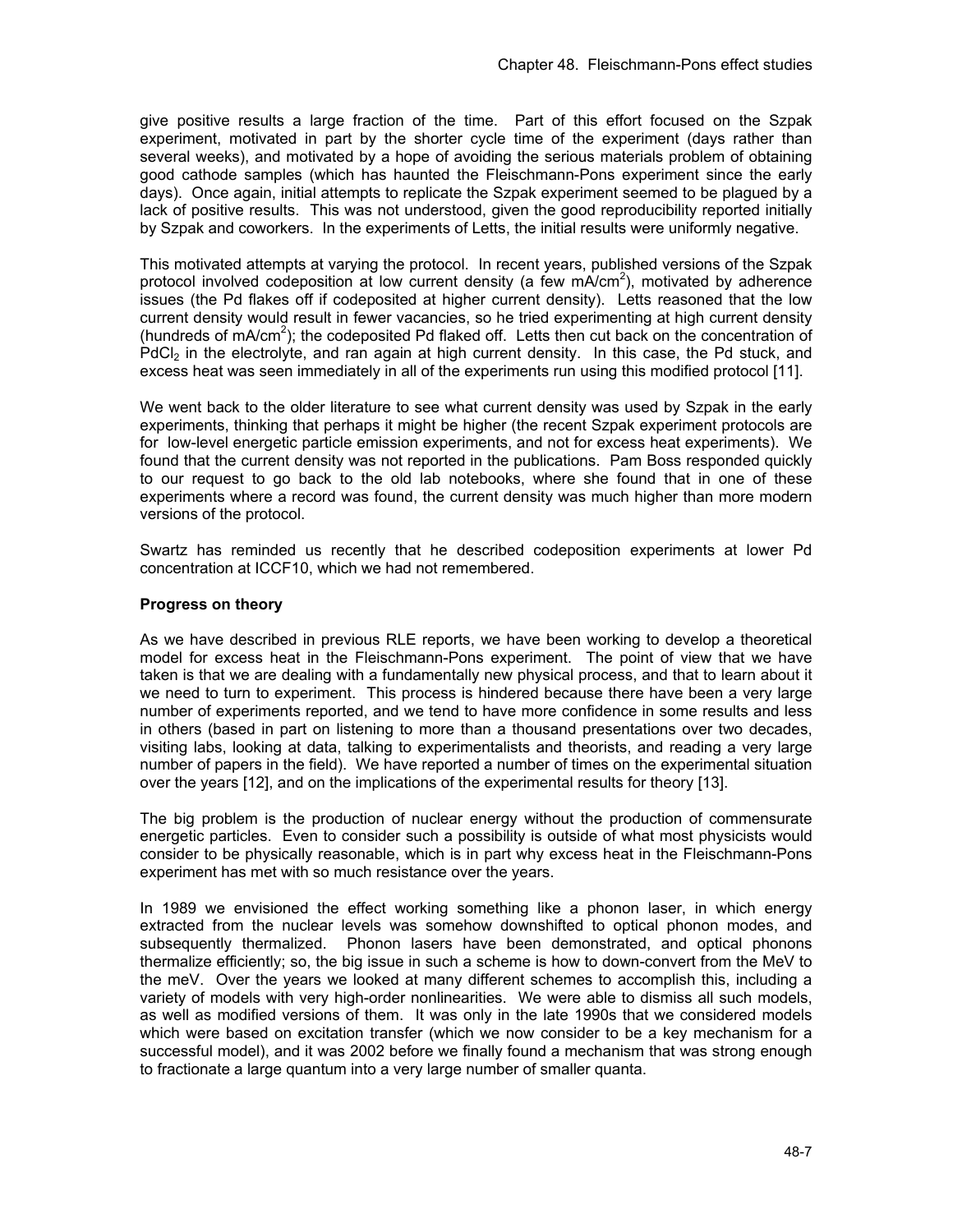The spin-boson model presents us with a good starting place for thinking about the mechanism. This model is made up of a set of two-level systems that are coupled to an oscillator, with the coupling between the two systems linear in the raising and lowering operators of both systems. Excitation that starts in the two-level system can be transferred to the oscillator, and vice versa, as long as the dressed two-level system is an odd multiple of the characteristic energy of the oscillator. This effect is basically what we need: coherent energy exchange between the twolevel systems and the oscillator under conditions where the two-level system energy is a substantial multiple of the oscillator energy. In this discussion, we think of the two-level systems as standing in for the nuclear energy levels, and the oscillator as standing in for an optical phonon mode.

In calculations with the model, we found that coherent energy exchange works reasonably well as long as the energy quantum associated with the two-level system is fractionated 50-fold or less (where we need more than a million-fold fractionation to address excess heat production in the Fleischmann-Pons experiment). This motivated us to examine the model to see what was limiting coherent energy exchange when a large quantum was split into a great many smaller quanta. In a perturbation theory calculation it is possible to see clearly that destructive interference limits the rate for energy exchange. If this destructive interference could be lifted, then we would be able to obtain substantial coherent energy exchange rates under conditions of extreme fractionation.

We found a variant of the spin-boson model augmented with an unusual kind of loss in which the destructive interference was removed. This model we have referred to as a lossy spin-boson model, although it is distinct from lossy spin-boson models that one can find in the literature. In literature versions, the oscillator experiences loss in the vicinity of the characteristic frequency, while in the lossy spin-boson model that we have been studying the loss is at the transition energy of the two-level systems.

Back in 2002, we carried out brute force numerical calculations which showed that coherent energy exchange could proceed in this type of model at interestingly large rates when several thousand quanta were exchanged (in contrast to the lossless spin-boson model which gives no energy exchange in such a case). In recent years, we have been building up tools to analyze the model systematically, in order to understand coherent energy exchange under conditions where even larger fractionation occurs. During the past year or two we were able to develop exact solutions for a reduced version of the model, one which we termed a local approximation to the model. The associated Hamiltonian is

$$
\hat{H} = \Delta EM + \hbar \omega_0 n + g \left( \hat{\delta}_+^M + \hat{\delta}_-^M \right) \left( \hat{\delta}_+^n + \hat{\delta}_-^n \right)
$$

This system models the energy of the oscillator and two-level systems and the loss as in the lossy spin-boson model, but the coupling between the two systems is simplified. We are able to solve this model numerically and analytically in the strong coupling limit where the two-level system quantum is fractionated into a very large number of oscillator quantum. Results are shown for the scaled indirect coupling coefficient  $V_{\text{eff}}$  (which is proportional to the coherent energy exchange rate) in Figure 7. In the strong coupling limit this rate obeys a scaling law of the form

$$
\frac{\Delta n^2 V_{\text{eff}}}{4g\Delta E} = \Phi \left( \frac{g}{\Delta n^2} \right)
$$

Within this reduced approximation of the lossy spin-boson model, we can analyze coherent energy exchange quantitatively under conditions of strong coupling where very large fractionation occurs. In this simplified model we can develop accurate estimates for the rate of energy exchange when an MeV quantum is down-converted into an enormous number of meV quanta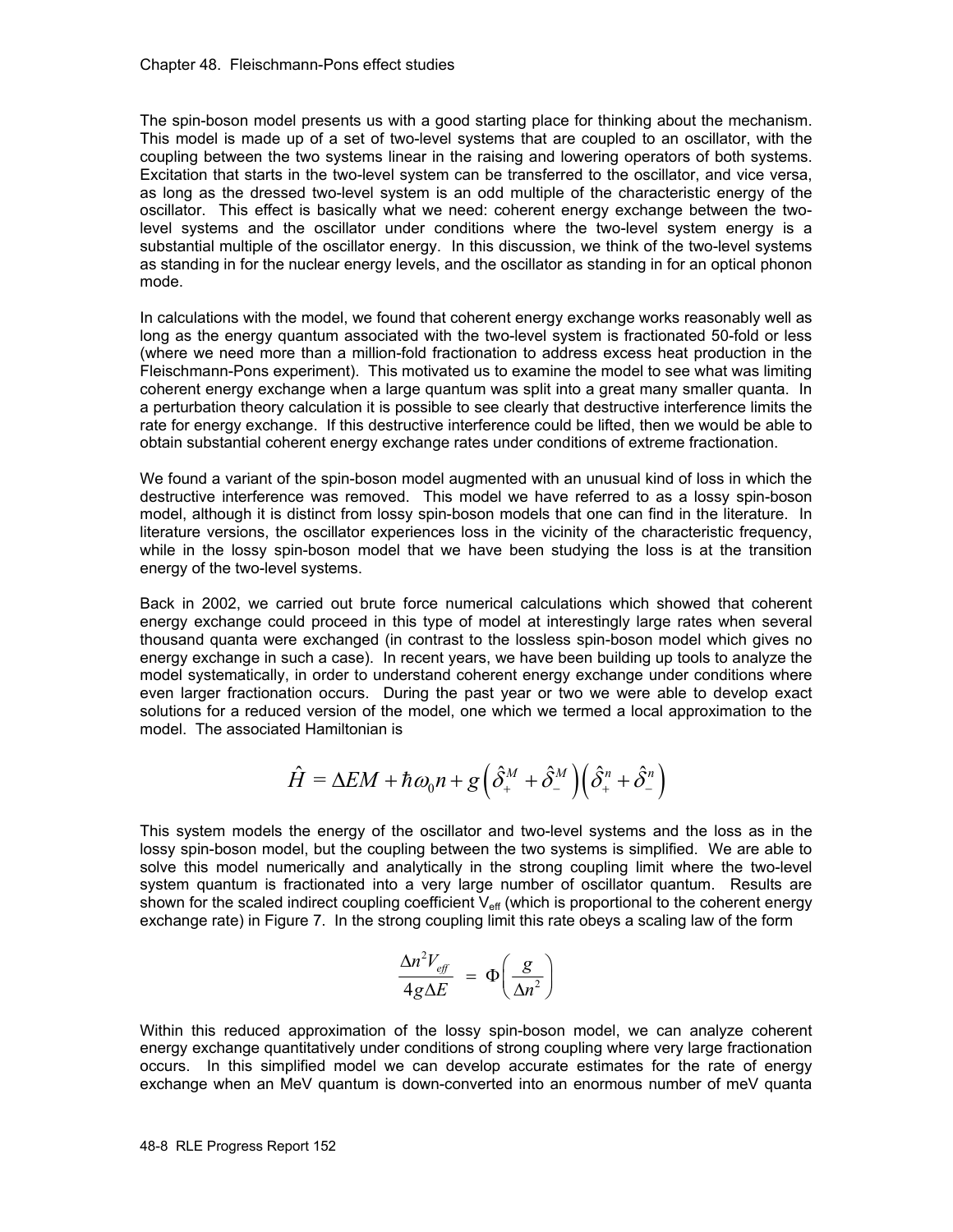[14-16]. We have been working toward a systematic presentation of these models and results in a set of papers that we hope to publish in the coming year.

We have recently put together an overview of this and related models, and how they connect with experiment in a brief review paper [17]. We have succeeded in deriving such models from a more fundamental starting place, which allows us to obtain formulas for computing the phonon exchange coupling matrix elements which appear in the lossy spin-boson class of model [18].



**Figure 7.** Scaled indirect coupling coefficient as a function of the scaled dimensionless coupling coefficient; strong coupling limit (red line) and numerical calculation for Δn=91 (blue line).



**Figure 8.** Dynamics of two-level systems in the strong coupling limit with fractionation of the two-level system quantum into a very large number of oscillator quanta; calculations for max(g)/ $\Delta n^2$  values of 0.0003 (green),  $0.001$ ,  $0.003$ , and  $0.01$  (red). When all the two-level systems are excited then  $y(t)=1$ , and when they are all in the ground state then  $y(t) = -1$ .

It is possible to estimate the dynamics for this kind of model in a classical approximation, to see how fast coherent energy exchange occurs. Results are shown in Figure 8 for a set of calculations for non-periodic solutions in which all of the two-level systems are initially excited, for a model in which the oscillator is assumed to be highly excited. The de-excitation in this case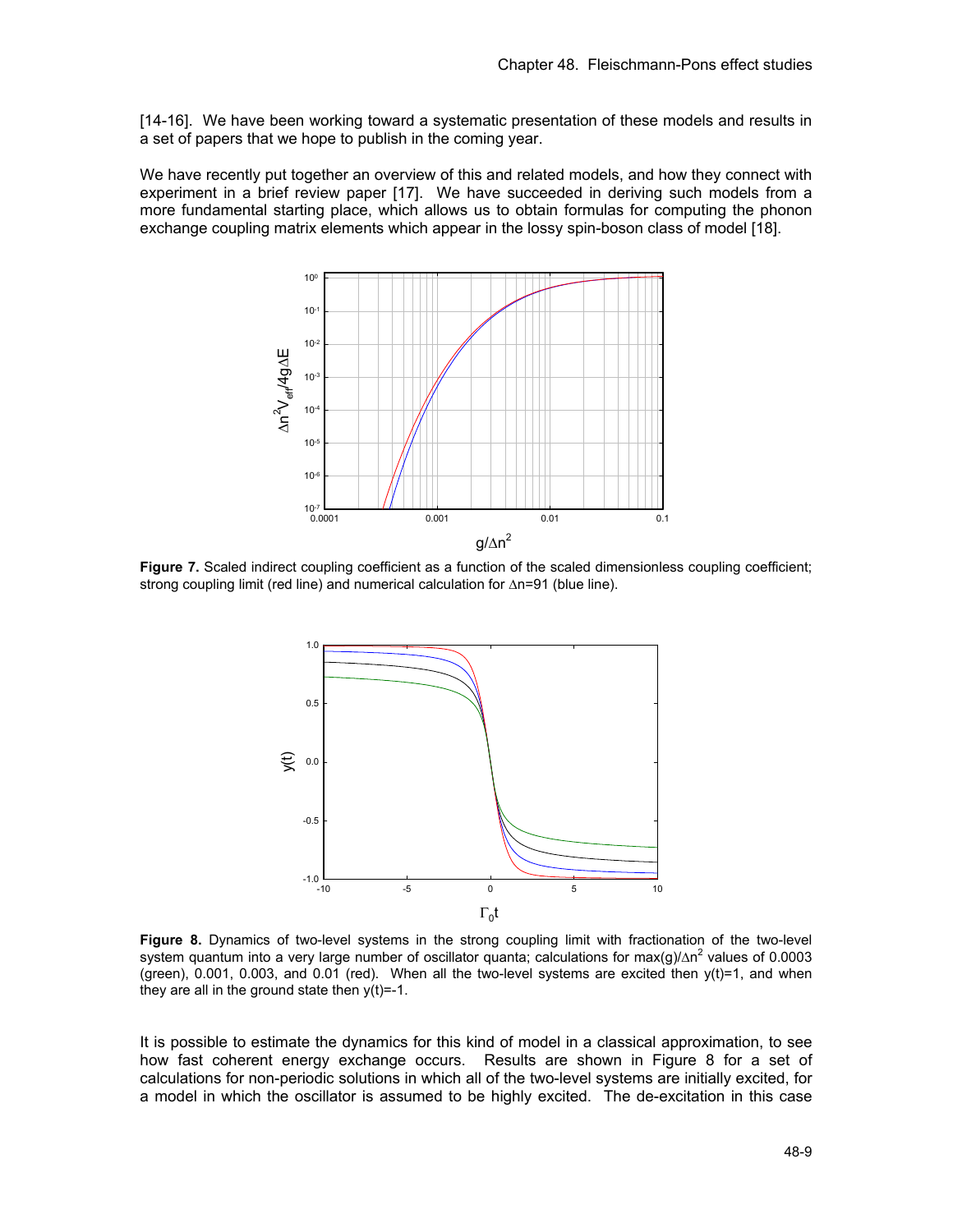happens suddenly, with a peak rate given by 2 max( $V_{\text{eff}}$ )/hbar. In essence, we have demonstrated that coherent energy exchange occurs in this model in a burst reminiscent of Dicke superradiance, with reasonably high rates even when a very large number of quanta Δn are exchanged per two-level system quantum.

## **Modeling electrochemical reactions**

One of our goals is to develop a simulation model for the Fleischmann-Pons experiment. Since the problem is multidisciplinary, such a model is going to require a surprisingly large number of parts if it hopes to be at all realistic. We require a model for the deuterium chemical potential as a function of D/Pd loading, since it determines the rate of de-loading in the Tafel reaction. We need a model for the diffusion of deuterium in PdD, and kinetic models that describe the loading. Then there are models for Pd codeposition, vacancy formation, vacancy occupation with molecular  $D<sub>2</sub>$ , coherent dynamics for the new process, optical phonon mode dynamics, and then helium diffusion to clear out the active sites following reactions. We need estimates for the phonon exchange matrix elements for the different nuclear transitions (some of which now have been estimated from detailed calculations). The overall project is rather broad, but it seems to be doable (although it has been taking many years to put together).

Here we wanted to discuss briefly some of the issues with modeling the electrochemical reactions. In the literature, one can find a set of reactions that are termed the hydrogen evolution reaction model, that describe the loading of hydrogen into different metals. Four steps are generally recognized in base for this model:

- 1. Volmer reaction:  $H_2O + M + e^- \leftarrow \leftarrow OH^- + MH_{ads}$
- 2. Adsorbed to absorbed exchange:  $H_{ads}$  <-->  $H_{abs}$
- 3. Tafel reaction:  $2H_{ads}$  <-->  $H_2$
- 4. Heyrovsky reaction: H2O + MHads + e- <--> OH- + M + H2

This model is one of the success stories in electrochemistry. The adsorption and absorption of hydrogen in a variety of different metals has been successfully analyzed and characterized in terms of this model in hundreds (if not thousands) of papers in the literature over the past half century. One can find this model in electrochemistry textbooks.

This model has been used many times to describe the loading of deuterium into Pd in the Fleischmann-Pons experiment. The Volmer reaction and the exchange reaction load the Pd with deuterium, and as the chemical potential increases the adsorbed deuterium combines to make  $D<sub>2</sub>$ gas causing de-loading. When the current density is high (over 100 mA/cm<sup>2</sup>) the loading is seen to decrease, which some researchers have attributed to the onset of the Heyrovsky reaction.

We attempted to use this model to model cathode loading data that we obtained from SRI. It became clear quickly that the hydrogen (or deuterium) evolution reaction model doesn't work very well for Pd cathodes in the Fleischmann-Pons experiment. At low current density the Volmer and Tafel reaction mechanisms seem to describe things pretty well qualitatively, but a major problem occurs at higher current density. Without the Heyrovsky reaction, the loading is predicted to increase at higher current density, but experiments show it leveling off or decreasing. If we use the Heyrovsky reaction to account for this effect, then we are able to match one data set, and not others. The model for the Heyrovsky reaction works like a "wall" in the loading model, such that when it kicks in at a given loading the model will never allow significantly higher loading, which is not in agreement with the experimental data. Moreover, there is no experimental evidence so far that the Heyrovsky mechanism contributes in a significant way under the moderate loading conditions that have been explored. And if the Heyrovsky reaction is not responsible for the decrease in loading, then some other mechanism must be responsible.

In response, we have put together a number of different models in an effort to have a more satisfactory description of the loading process. Although this modeling effort is not yet complete,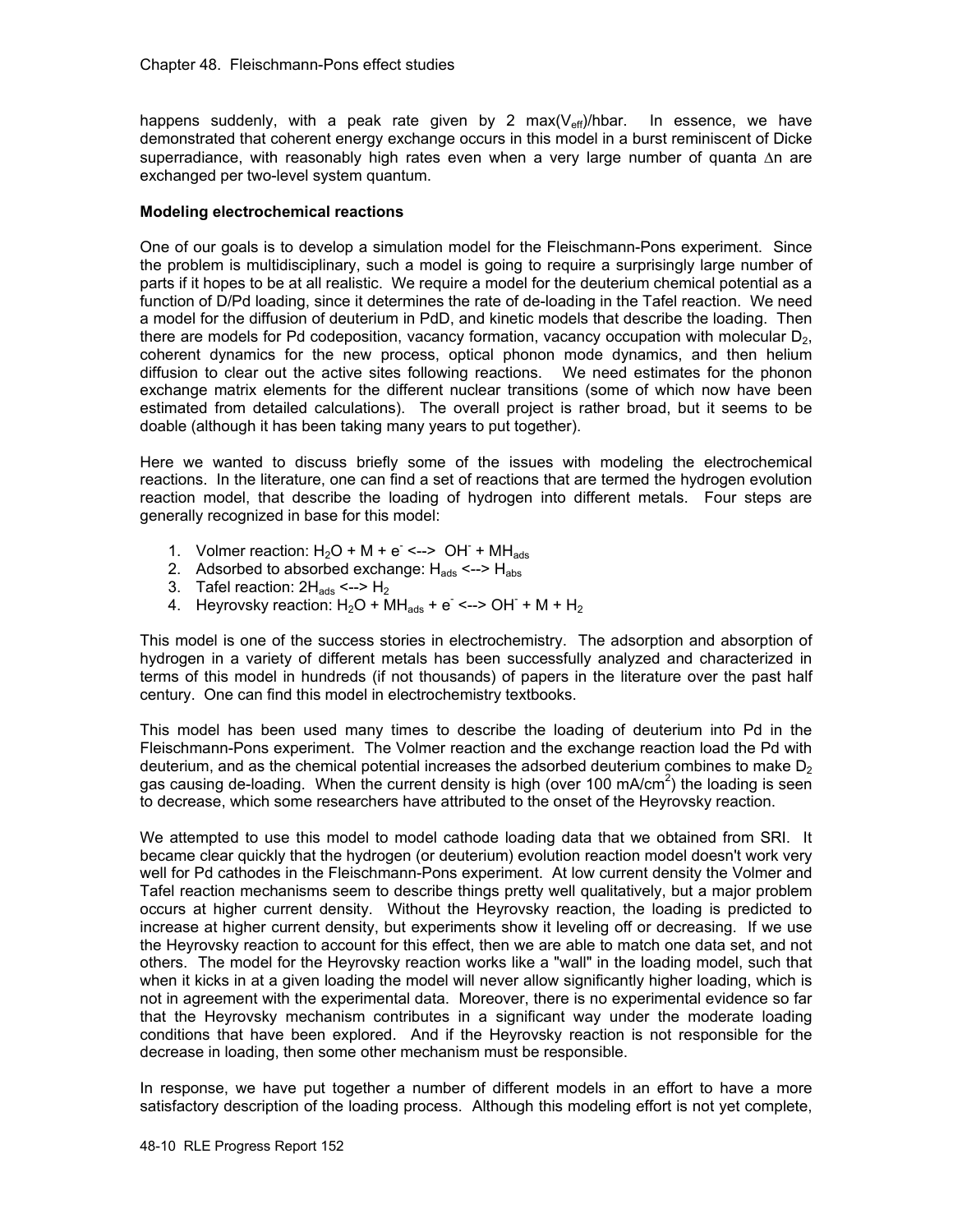there are a number of effects which can be modeled that improve the agreement. Perhaps the most significant effect comes about from the assumption of an internal Tafel leak rate, in which different cathodes de-load from internal surfaces (the  $D<sub>2</sub>$  subsequently escapes through fractures and grain boundaries). The experimental data is consistent with internal Tafel leak rates which can be several orders of magnitude larger than the surface Tafel rate (many of the surface sites can be blocked), and cathodes which have a very low internal Tafel leak rate achieve very high loadings at low current density. There is evidence that lithium in the electrolyte can be adsorbed, resulting in absorbed lithium near the surface, and we have developed an equilibrium model for this. In some experiments additional additives are present in the electrolyte which result in more adsorbed species, which can increase the loading since the rate of the Volmer reaction is hindered linearly in the number of blocked sites, while the surface Tafel reaction is blocked proportional to the square of the number of blocked sites. The experimental data seems consistent with plugging up of internal leaks with additional LiOD concentration in the electrolyte. These and other issues are discussed further in [19].

# **Criticisms**

Science advances in a number of different ways. New results can stimulate a field, and result in additional progress. Sometimes there are mistakes, which hinder progress, and a necessary part of scientific research must be to identify and correct mistakes when they are made. In this sense, criticisms generally need to be thought about and addressed, and good criticisms can be of great value if they remove errors that stand in the way of progress. In research relating to the Fleischmann-Pons effect, the number of criticisms that have been put forth over the years is very large. It has not been widely appreciated just how much effort has gone into addressing and responding to the technical criticisms, since one often sees issues that were addressed and settled decades ago reappearing as criticisms. It seems useful to consider some of these here.

*"The history of LENR research, more commonly known as cold fusion research, is dominated by one prevailing fact, irreproducibility. From the very beginning, this has caused consternation and frustration in all those who have attempted to research and/or study the field. In the 'hard' sciences like chemistry and physics, which is the arena wherein cold fusion plays, no significant scientific progress can ever be made without reproducibility."* (from Ref. [20])

Most of the scientific community still believes the excess heat effect to be irreproducible, and the author in writing this provides reinforcement. A reader might imagine that the task that lays before us is to work toward a reproducible experiment, and until then the field should not expect to be taken seriously. Hence, the criticism here is that all cold fusion effects are not reproducible, and as such they do not belong as a part of science.

Following the announcement of 1989, a great many groups tried to replicate the excess heat effect in the Fleischmann-Pons experiment, and the vast majority of them obtained a negative result. Some of us have thought about this a great deal over the years, and with time some clarity has begun to emerge. Perhaps the best way to understand why things didn't work is to examine the conditions under which positive results were obtained. This was done over many years in the case of experiments at SRI, where it was noticed that positive results were obtained only when the cathode D/Pd loading exceeded 0.95 at some point during the several week long loading cycle prior to excess heat bursts (high D/Pd loading is difficult to obtain because the Tafel leak rate is exponential in the loading above 0.60 near room temperature). When seen, the excess heat was proportional to the square of the D/Pd loading above a threshold which was typically near 0.85 in those experiments. Additionally, a delay of 2-4 weeks seemed to be required prior to the observation of the first excess heat burst, as discussed by McKubre recently at ICCF15.

Technical information about the Fleischmann-Pons experiment was not readily available in 1989 when the majority of these early experiments were done. The criteria mentioned above were not deduced until years later. It is said that the success rate in Fleischmann and Pons own lab at the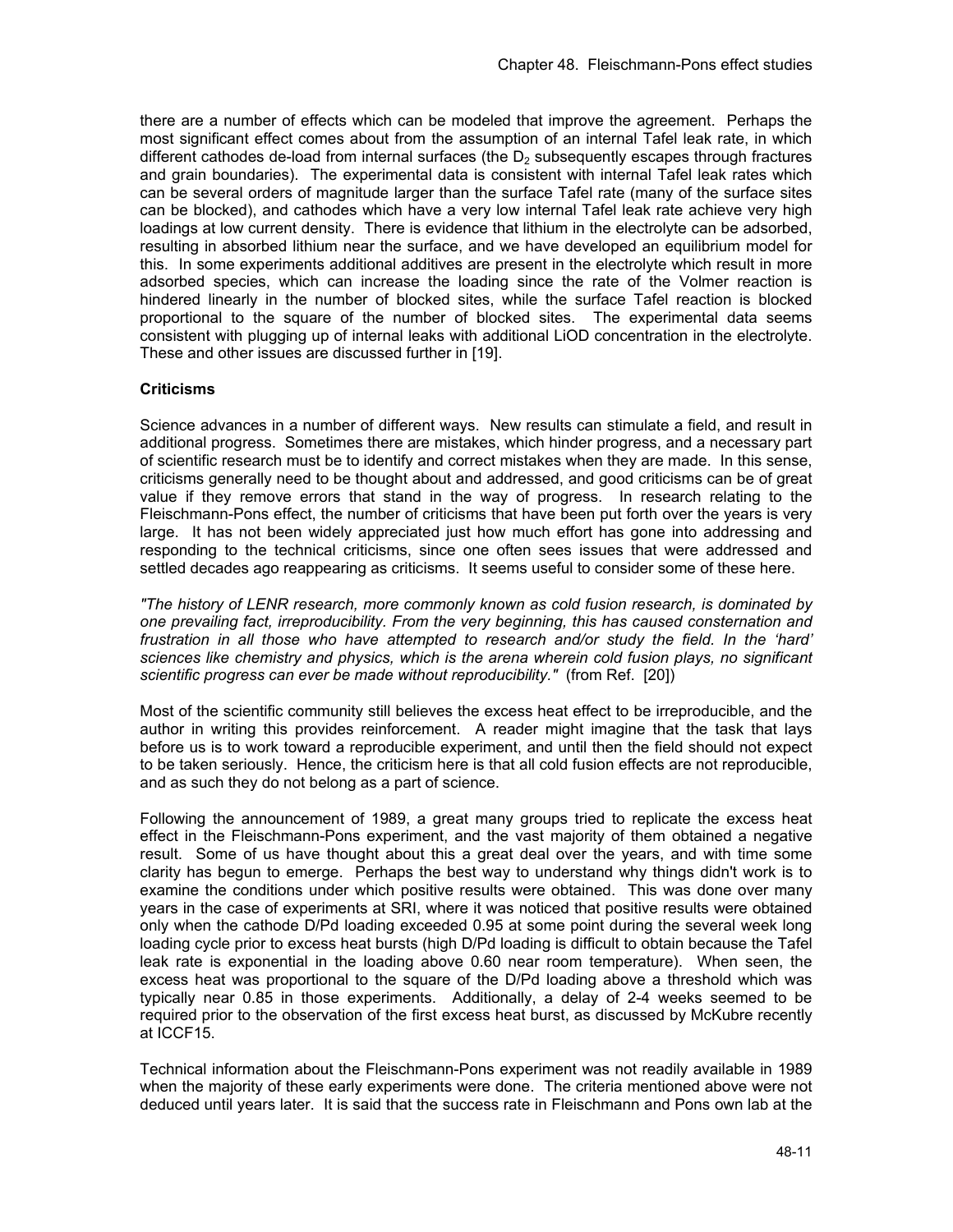time was on the order of 10%, so one could argue that even the originators of the experiment at the time couldn't have explained to their colleagues how to do the experiment reproducibly had they been of a mind to do so. Consequently, it would be fair to ask precisely what were the majority of these negative experiments actually doing in 1989? For example, did they reach a D/Pd loading of 0.95 during the initial charging period? Was the loading sufficiently high during the cycling later on when heat bursts might be expected? Was the cathode charging time sufficiently long?

In short, the answer is no in all cases. For reasons that are hard to understand now, the need for high loading was either not appreciated, or disregarded (since it was certainly emphasized at the time). The loading was not monitored in real time during these experiments (as was done later on in many successful ones), and in all but a few experiments no effort was made to determine the loading. The highest D/Pd loading (0.80) of these early replication attempts was reported in the Caltech experiments, but in retrospect this loading is far too low to be relevant for excess heat production. Hence, none of these negative experiments are known to have been performed in an experimental regime that we would consider to be relevant now. In short, the majority of experimentalists in 1989 had no relevant idea of what they were trying to replicate. Continued reference to this work in this day and age is inappropriate. Yes, many labs were not able to replicate the excess heat effect, and that is because to within a good approximation they had no idea of what they were supposed to be doing in the experiment.

Of course the author intends his statement to apply to more than excess heat production, and more than the early experiments of 1989. In this case, there are a number of experiments which have been reported for which the reproducibility is much better. For example, SRI reports excellent reproducibility of excess heat for cathodes that load well enough and long enough to satisfy the criteria they have established; Swartz has for years reported a very high reproducibility in his excess heat experiments with phusors; the Energetics group reported good reproducibility for moderate levels of excess heat in their experiments with Superwaves; Mosier-Boss reports good reproducibility in the case of low-level energetic radiation in codeposition experiments; and earlier in this report we discussed the two-laser experiment and the modified Szpak codeposition experiment, both of which were quite reproducible in Letts's lab.

So, how do we understand the author's statement? Well, he has taken the position that there are no new effects, and that all of the reported observations are artifacts. Excess heat observations (such as in Figure 1), according to this author, can be explained by (random) calibration constant shifts. Presumably the experiments reported in recent years that have shown good reproducibility can be ignored, or are simply rejected by the author.

### *In the Fleischmann and Pons experiments, the rate of inferred excess heat generation was in the range of 10-20% of total input.* (from Wikipedia)

Most scientists believe that the amount of excess heat effect is very small, so that it is plausible that it could be accounted for by calorimetric errors. Some critics have taken advantage of a confusion between excess power and excess energy; for example, it was argued that excess power was unimportant since there might be some kind of strange storage effect, and that excess energy was all that mattered. In this way, an excess power burst with a power gain of 100% over 5-10 hours could be transformed into an energy gain at the 1% level (since the experiment might last for 6 weeks), which could then be dismissed as a tiny effect outside of the accuracy of the calorimeter.

In the Wikipedia statement, we might begin assuming that excess power is being discussed, and that measured excess power in the early Fleischmann and Pons experiments was only 10-20% larger than the input power. However, if we look at their 1990 paper in *J. Electroanal. Chem.*[1], the excess power gains are more than 10x (Figure 9A in that paper). So we presume that we (and perhaps others) have misunderstood the statement as referring to excess power, and that it refers to excess energy instead. As mentioned above, experiments can take months, and during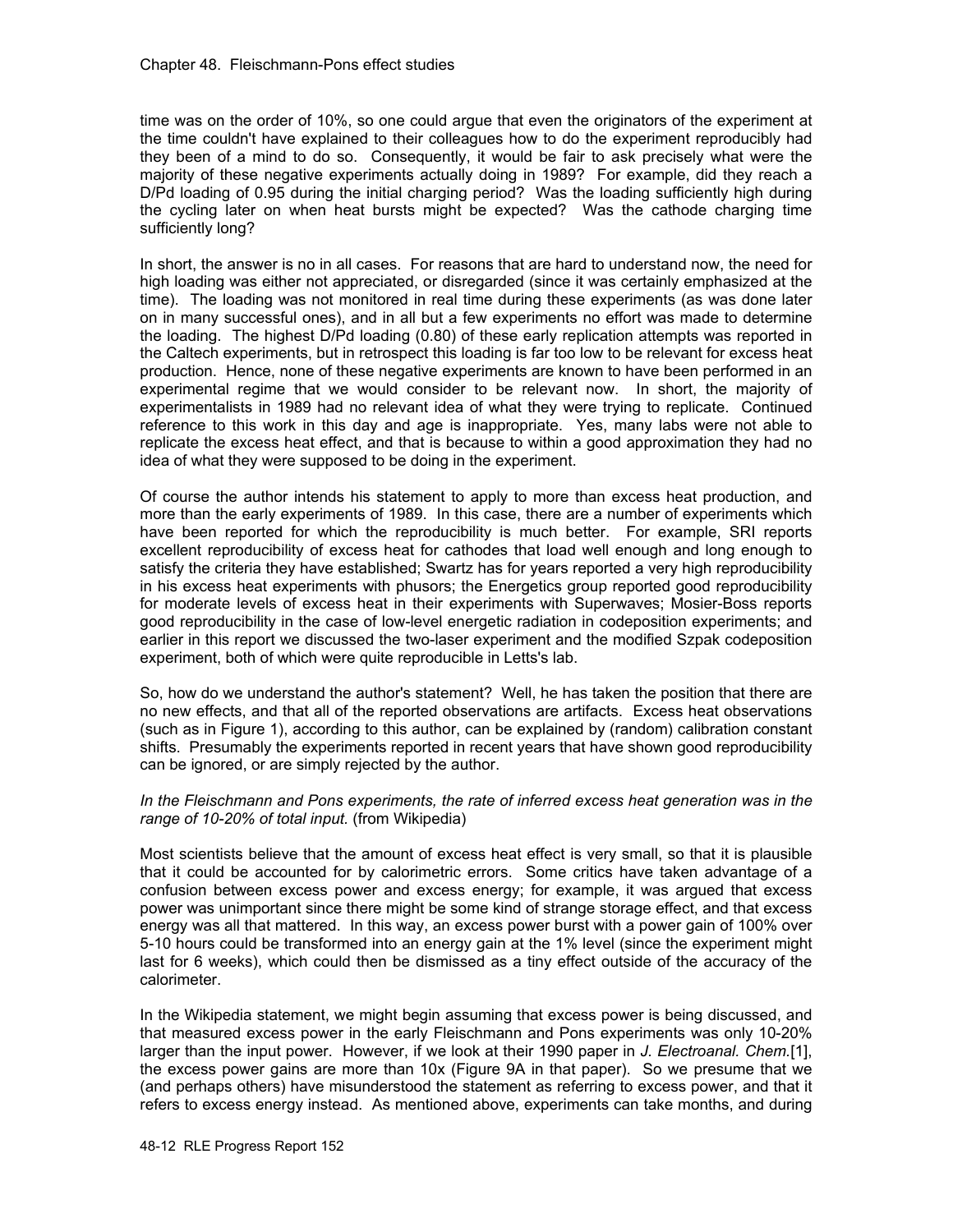most of the time there is no excess energy. Once again, we refer to the 1990 paper where we see an energy gain of about a factor of 2x (Figure 10A in that paper), which is certainly not 10- 20%. So, clearly we have misunderstood the statement in some way, or else it is simply incorrect.

### *Thus it would seem that cold fusion calorimetry is currently near or at its limits of accuracy and precision.* (from Ref. [20])

The implied criticism here is that excess heat in the Fleischmann-Pons experiment is a small effect, and that those working in the field have not done a good job on their calorimetry. Hence, one should not expect others to accept measurements of excess heat because of inadequate calorimetry.

If excess power production were in fact a small effect, then it would be reasonable to worry about the accuracy of the calorimeter. For example, some of the calorimeters that have been used in the field are accurate between of 10<sup>-3</sup> and 10<sup>-2</sup> of the input power (Miles and Fleischmann have recently demonstrated power balance with a Pt cathode control at the level of  $10^{-4}$  [21]), so that there might be reason for concern if the effect were near the percent level. Most of the scientific community still believes that the effect reported is small, so that the existence of the effect is still in question because per cent level effects are presumed hard to measure. This belief is encouraged by this author in what he has written.

This statement is inconsistent with the 10x or greater excess power observations of Fleischmann and Pons in their early experiments [1], and it is inconsistent with more recent work. There are a great many reports of subsequent observations of excess power bursts where the excess power is 50% to 300% of the input power, as well as a smaller number of reports of excess power events with very high power gain between 1000% and 3000%.

So, how do we understand what this author has written? Seemingly this author is of the opinion that researchers carrying out Fleischmann-Pons experiments are not able to develop and calibrate calorimeters that can get the right answer to within an order of magnitude. The great many control experiments that have been done presumably are to be disregarded, or else the random calibration constant shift proposed by the author must somehow know when a control experiment is done, and know to shift so as to give a positive excess power correlated properly with current density, loading, and whether to shift early if the experiment is a codeposition experiment or with a long delay in the case of a Fleischmann-Pons experiment (some of these arguments are discussed in [22]).

*"The efficiency of electrolysis will be less than one if hydrogen and oxygen recombine to a significant extent within the calorimeter. Several researchers have described potential mechanisms by which this process could occur and thereby account for excess heat in electrolysis experiments."* (from Wikipedia)

The implied criticism here is that the possibility of the calorimetry being compromised by a chemical effect (recombination) as was pointed out by quite a few skeptics back in early 1989. An additional implication from this statement appearing in Wikipedia in 2010 is that researchers working on the Fleischmann-Pons experiment still have not gotten around to addressing the problem. One would think that until this very serious problem (that was pointed out more than two decades ago) gets properly addressed, people working on the excess heat effect should not expect to be taken seriously.

In the early work of Fleischmann and Pons, open-cell calorimeters were used, so that the deuterium and oxygen gas produced in electrolysis would leave the cell. Critics argued that if deuterium and oxygen recombined in the cell, then this recombination would show up as excess power in the calorimetry. In the event that all of the oxygen and deuterium recombined in an open cell, and all of the power generated was measured with unit efficiency, then the calorimeter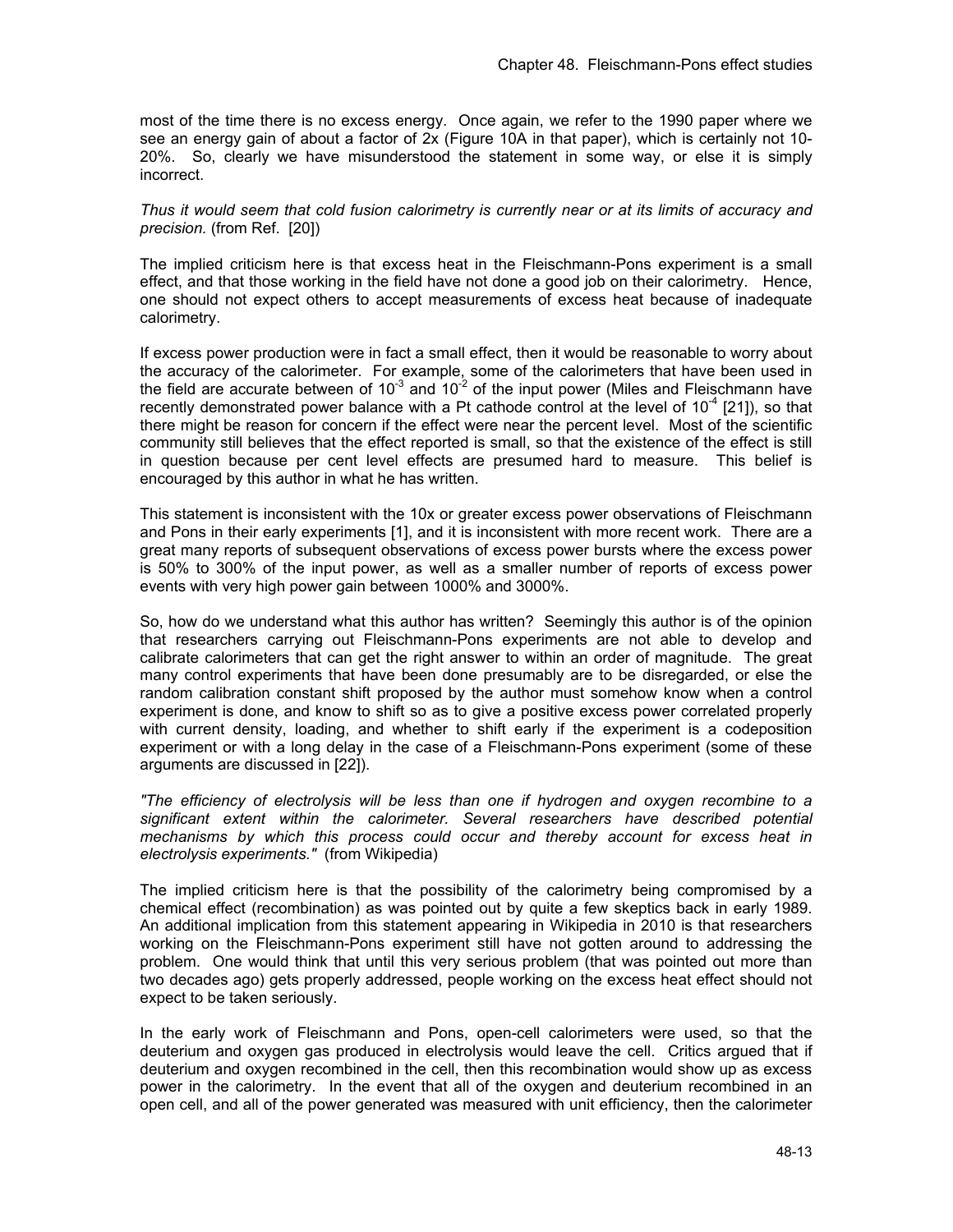would report a excess power of  $V/(V-V_0)$ -1, where V is the cell voltage (usually between 5-7 volts) and where  $V_0$  is the thermoneutral potential (1.54 volts). For a cell operating at 5 volts, this would result in a 44% apparent excess power. So, the excess power observations of greater than 10x gain described in Ref. [1] could not be due to recombination alone, even though their cell voltage was very low (a bit below 4 volts).

In the recent Pt cathode control experiment reported by Miles and Fleischmann [21], power balance was obtained at the 10 $4$  level in an open-cell calorimeter similar to that used by Fleischmann and Pons in 1989. In this experiment, recombination effects contribute no more than 0.1 mW with nearly a watt of electrical input. Because of this and other results, there is no reason to believe that recombination contributed in any significant way in the early experiments of Fleischmann and Pons.

However, if we suppose that we remain concerned about the recombination of oxygen and deuterium producing errors in open-cell calorimetry, then perhaps we should consider closed cell calorimetry in which all of the oxygen and deuterium is recombined. In 1989, this was even suggested by some of the skeptics as a way to resolve the issue. Millions of dollars were spent on the development of sophisticated closed cell flow calorimeters at SRI, and these were used for a great many observations of excess heat in Fleischmann-Pons experiments. Excess heat bursts were observed in these cells similar to those obtained in open-cell experiments, with a similar dependence on current density and on D/Pd loading.

Given this, how do we understand the statement in Wikipedia? Either the author is not aware of, or simply disregards, the work which has laid the issue to rest long ago. In any event, we should regard it as simply in error.

*"Between 1992 and 1997, Japan's Ministry of International Trade and Industry sponsored a "New Hydrogen Energy Program" of US\$20 million to research cold fusion. Announcing the end of the program in 1997, the director and one-time proponent of cold fusion research Hideo Ikegami stated "We couldn't achieve what was first claimed in terms of cold fusion." He added, "We can't find any reason to propose more money for the coming year or for the future.""* (from Wikipedia)

Implied here is that the Japanese put in a lot of time, money, and resources into a study of cold fusion, nothing was seen, and that based on the results Ikegami stopped believing in cold fusion. The implication is that the Fleischmann-Pons experiment had been tested by those who believed in it, that there was just nothing there, that a large amount of money has been wasted, and no further efforts should be pursued in the area. The scientific judgment of researchers continuing to study the effect is called into question, and we should learn from this experience that other funding agencies should put their funds into more promising lines of research.

The MITI program was created to focus resources on the two most important excess heat experiments of the early 1990s. One of these was the Fleischmann-Pons experiment, and one was the SRI variant. The Japanese were impressed by the closed cell flow calorimetry pioneered at SRI, and so one of the goals was to get a confirmation of Fleischmann and Pons experiment done in a flow calorimeter. The Japanese were also impressed by the positive results obtained with the SRI version of the Fleischmann-Pons experiment, where excess heat seemed to be able to be reproduced in cathodes that achieved sufficiently high loading, and they wanted to propagate the experiment to many laboratories so that a much larger effort could be applied.

In the original SRI experiment, the source of the palladium was critical in obtaining high D/Pd loading (Pd in some batches from some suppliers worked, while Pd from other batches did not). To circumvent this problem, MITI defined the experiment to be tested as using 0.99999 pure Pd, which would make all samples uniform in replication experiments done at the different laboratories. Once the MITI program got under way, the laboratories were reporting that the cathodes weren't loading, or that they would lose their loading suddenly, and no excess heat was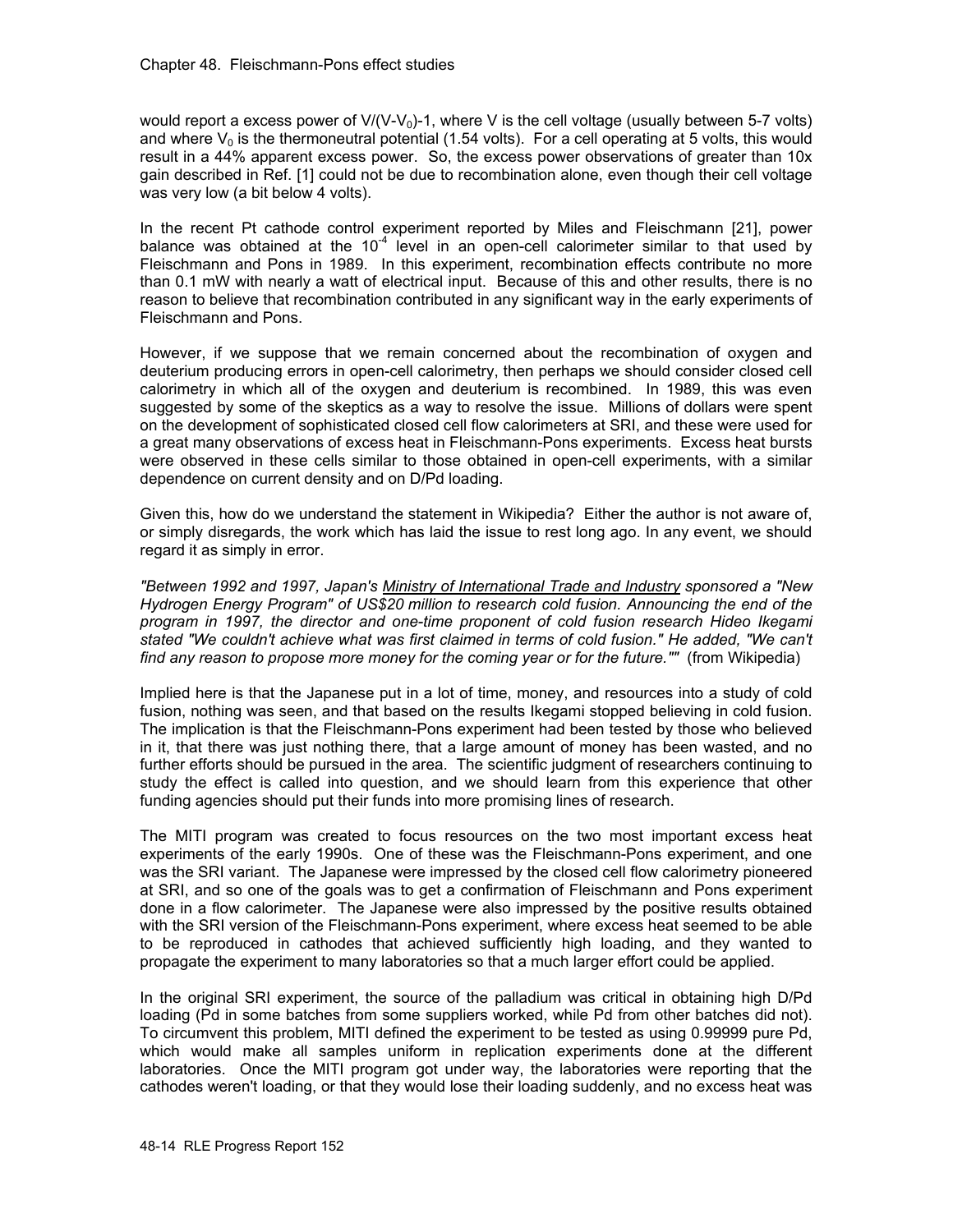seen. More than 100 experiments using the MITI protocol gave negative results at SRI over several years of runs.

At the end of the MITI program, there was an effort made at SRI to understand why the experiment wasn't working, given the earlier positive results. From a comparison of the loading curves for the earlier runs that loaded well and gave excess heat with the MITI runs that failed, it began to become clear that there was a problem with the 0.99999 pure Pd cathodes. When the D/Pd loading becomes very high, the chemical potential is also very high, and the corresponding internal  $D<sub>2</sub>$  gas pressure becomes very high. The cathodes were breaking as soon as the internal  $D<sub>2</sub>$  gas pressure exceeded the yield strength of the pure Pd, which occurred at a loading well below the 0.95 loading needed for a positive result. Through the specification of a modified protocol, failure had been built into this part of the MITI program.

The experiment of Fleischmann and Pons of that time had evolved to a protocol that took advantage of what was called "positive feedback", where the level of excess heat production was found to be nudged higher with each calibration pulse. So, the cathodes were initially loaded near room temperature (where it is easier to get higher loading), and then nudged to higher and higher temperatures near boiling for maximum excess power operation (excess power production in this experiment was found to increase strongly at higher operating temperatures). Unfortunately, the flow calorimeters of that time worked best at a fixed operating temperature. So, the Japanese researchers attempting to replicate the Fleischmann and Pons experiment in the flow calorimeters had to change the protocol to a constant temperature protocol. There were other difficulties, and at some point technical interactions between the MITI program and Fleischmann and Pons ceased. In the end the Japanese did not obtain positive results with their modification of the experiment.

The later years of this program was a time that tested those working in the field. The great hope and enthusiasm that followed the wonderful thing that the Japanese had done in funding an effort in time turned into despair as experiment after experiment gave a negative result. We didn't understand why none of the experiments were showing excess heat in real time, and even the most stalwart in the field were beginning to doubt the positive results that had been obtained earlier. Many people left the field near the end of the program, including Ikegami. When new experiments were run at SRI with less pure, and stronger Pd, there were more positive excess heat results. Fleischmann and Pons continued to report positive results from their experiments not run at constant temperature.

With this in mind, how should we understand what this Wikipedia author has written? Presumably the lesson should be that when an experiment is not so well understood, that probably it is not a good idea to change the experimental protocol when replicating it. The author seems to have chosen to omit the associated context, so that it seems to mean more than it should.

*Enthusiasm turned to skepticism as replication failures were weighed in view of several reasons cold fusion is not likely to occur, the discovery of possible sources of experimental error, and finally the discovery that Fleischmann and Pons had not actually detected nuclear reaction byproducts.* (from Wikipedia)

Implied here are numerous criticisms, many of which were repeated a great many times back in 1989, but we will focus only on a subset of them here. It is without question that the initial enthusiasm did turn to skepticism; that there were a very large number of replication attempts which failed; and also that reasons were put forth in 1989 deuteron-deuteron fusion is not likely to occur; and reasons which seemed reasonable at the time that the excess heat effect is unlikely. The criticism that we would like to consider concerns the associated arguments. From what is written one might imagine that had Fleischmann and Pons detected nuclear reaction by-products in 1989 that there might be some reason to take their claims more seriously.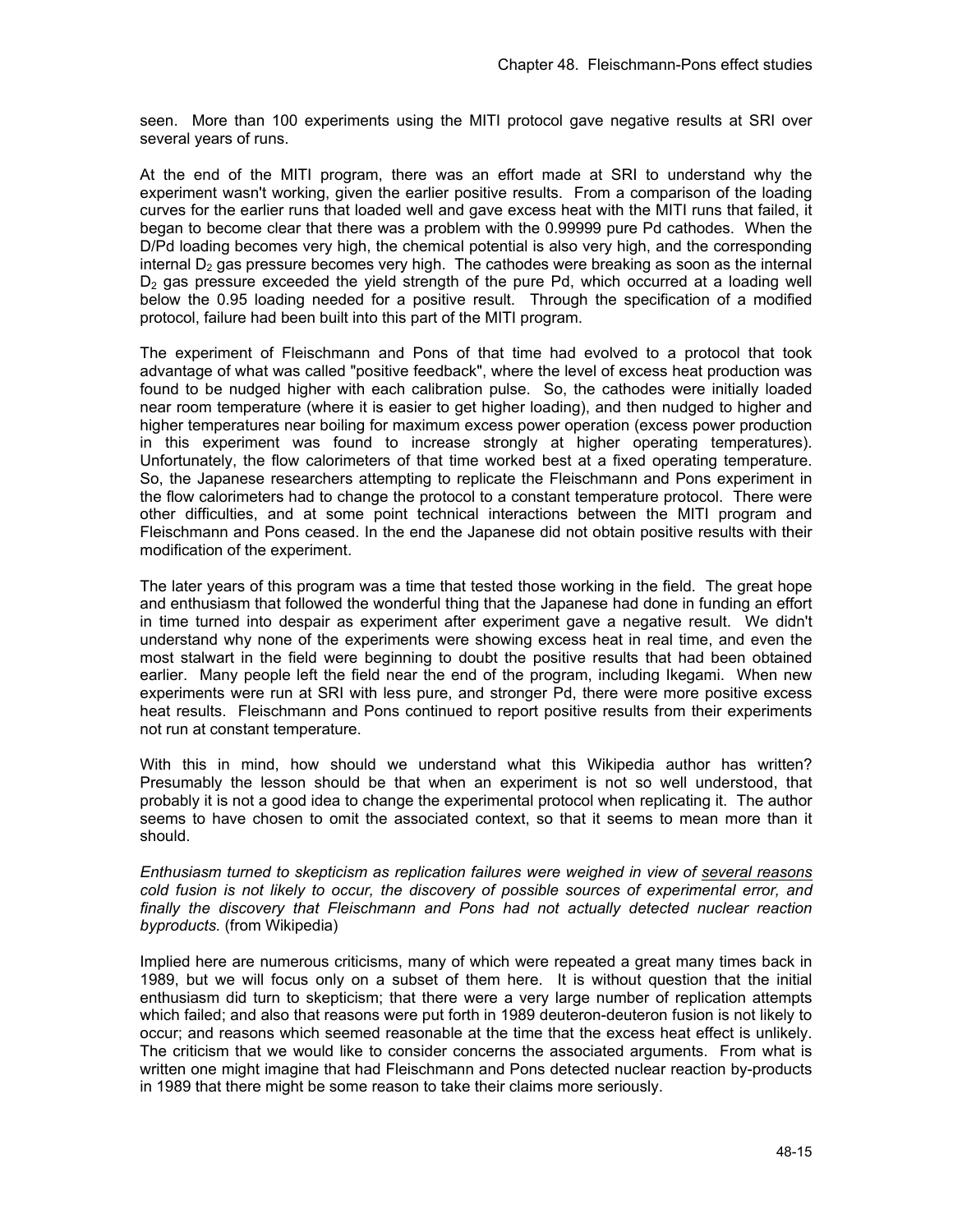In their 1989 paper, Fleischmann, Pons, and Hawkins had included what they claimed was NaI data showing the gamma line from neutron capture on protons, but which instead was an artifact. This error was found immediately, criticized, and it was used to destroy the credibility of Fleischmann and Pons. A few years later (1992) Pons and Fleischmann published HPGe data that showed a high resolution gamma spectrum as well as a time history of the line, but by then there was no longer any interest in the problem. By now there have been reported many observations of low-level neutron emission from metal deuterides, so that low-level neutron emission from PdD (uncorrelated with excess heat) appears to be a real effect.

However, a more important issue concerns the issue of nuclear reaction by-products generally. In the announcement of March 1989 by Fleischmann and Pons, the important effect that was described was a very large thermal effect in their experiment, in which energy much greater than chemical was observed, with no commensurate chemical reaction products, and also without commensurate energetic nuclear radiation. Whatever was responsible, it had to be some new physical effect. Since deuteron-deuteron fusion reaction produce neutrons half the time, and tritons half the time, Fleischmann and Pons were certain that the energy was not being generated through such reactions since neither the neutrons nor the tritons were present in amounts commensurate with the energy.

The possibility that there could be any new effect was of course rejected in 1989. One argument that was made was that the nuclear four-body problem was well understood, and that there was no room theoretically for an excess heat effect of the sort claimed in the experiments. Another was that there was no basis in theory from nuclear physics or from condensed matter physics for the effect. Because of this, skeptics successfully convinced others that the experiments had to be in error. Going further, it was argued that one could put upper limits on the amount of energy produced from neutron measurements, which implicitly rejects the basic effect under discussion.

In the end, this has had an amazing effect, which is the rejection generally of experimental results pertaining to the Fleischmann-Pons experiment by the scientific community. What we know about nature generally we know because of experiment. A cornerstone of the scientific method itself is observation (experiment). The skeptics have been wildly successful in persuading others scientists (who depend on experimental observations for their own work) that experimental observations of any anomalies in PdD can and should be ignored. The willful disregard of experimental observations in this area is now a part of modern science; this, if nothing else, should cause people to think about what is happening.

*Despite all details provided in the manuscript and the apparently rigorous procedure, I cannot recommend publication of the manuscript. The main reason is that the manuscript and the associated documentation target the rehabilitation of the cold fusion concept; unfortunately cold fusion has largely been disproved among the scientific community.* (anonymous reviewer, 2010)

Our paper on the two-laser experiment [3] was submitted to many journals over the course of a year prior to publication. It was returned from *J Phys C* without review.Another journal had tentatively accepted it, and when we submitted the paper in final form for publication, we received notice from the editor that they had received a late set of reviewer's comments and that the paper was now rejected. This criticism is from the associated review. No response to this criticism was allowed.

# **References**

- 1. M. Fleischmann, S. Pons, M.W. Anderson, L.J. Li and M. Hawkins,``Calorimetry of the palladium-deuterium-heavy water system,'' *J. Electroanal. Chem.*, **287**, p. 293-348 (1990).
- 2. D. Letts, D. Cravens, and P. L. Hagelstein, "Dual laser stimulation of optical phonons in palladium deuteride," *Low-energy nuclear reactions sourcebook, ACS Symposium Series* **998**, 337 (2008).